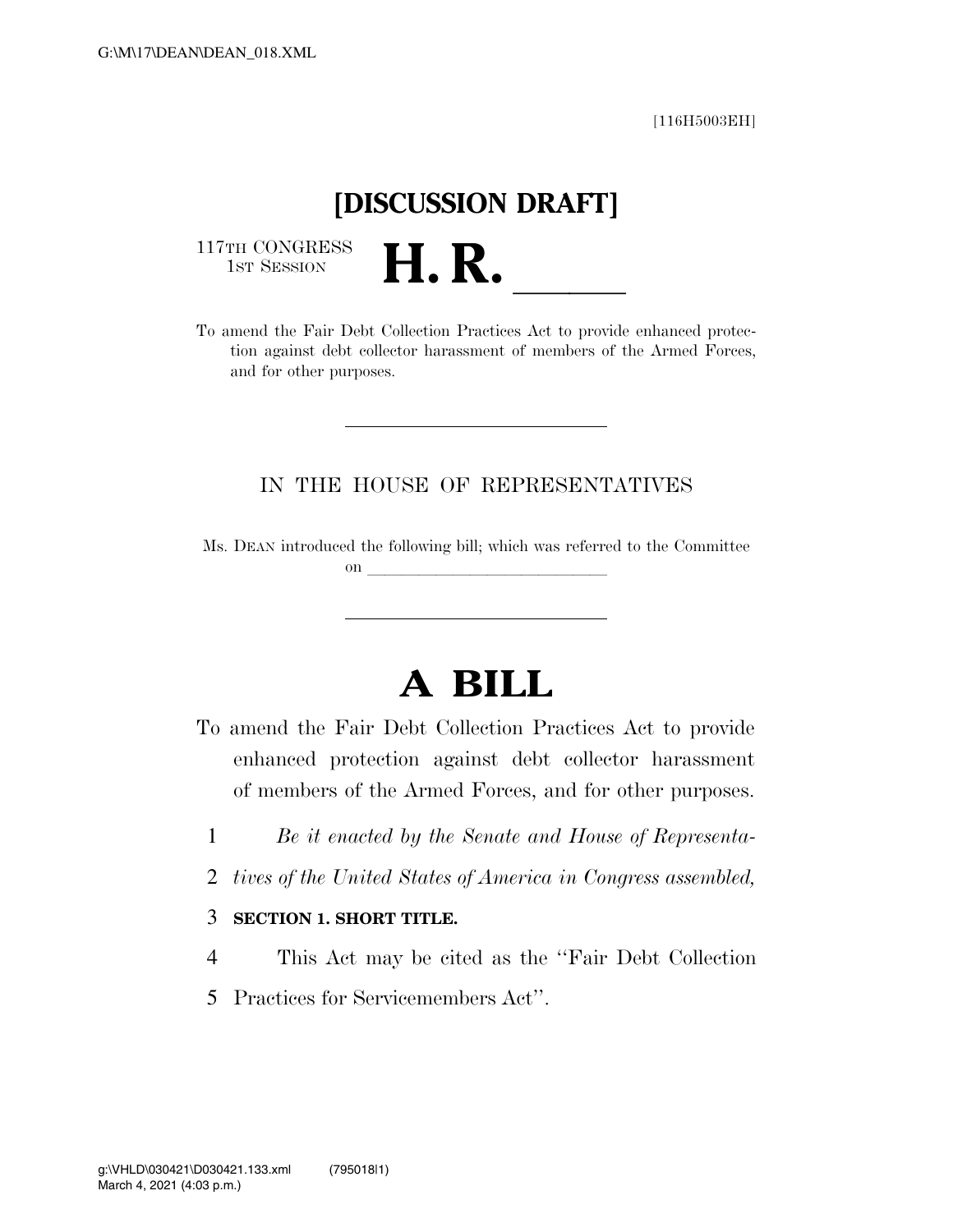| 1              | SEC. 2. ENHANCED PROTECTION AGAINST DEBT COL-                   |
|----------------|-----------------------------------------------------------------|
| $\overline{c}$ | <b>LECTOR</b><br>OF<br><b>HARASSMENT</b>                        |
| 3              | SERVICEMEMBERS.                                                 |
| $\overline{4}$ | (a) COMMUNICATION IN CONNECTION WITH DEBT                       |
| 5              | COLLECTION.—Section 805 of the Fair Debt Collection             |
| 6              | Practices Act $(15 \text{ U.S.C. } 1692c)$ is amended by adding |
| 7              | at the end the following:                                       |
| 8              | "(e) COMMUNICATIONS CONCERNING SERVICEMEM-                      |
| 9              | BER DEBTS.-                                                     |
| 10             | " $(1)$ DEFINITION.—In this subsection, the term                |
| 11             | 'covered member' means-                                         |
| 12             | "(A) a covered member or a dependent as                         |
| 13             | defined in section $987(i)$ of title 10, United                 |
| 14             | States Code; and                                                |
| 15             | $\lq\lq(B)(i)$ an individual who was separated,                 |
| 16             | discharged, or released from duty described in                  |
| 17             | such section $987(i)(1)$ , but only during the 365-             |
| 18             | day period beginning on the date of separation,                 |
| 19             | discharge, or release; or                                       |
| 20             | "(ii) a person, with respect to an individual                   |
| 21             | described in clause (i), described in subpara-                  |
| 22             | graph $(A)$ , $(D)$ , $(E)$ , or $(I)$ of section $1072(2)$     |
| 23             | of title 10, United States Code.                                |
| 24             | "(2) PROHIBITIONS.—A debt collector may not,                    |
| 25             | in connection with the collection of any debt of a              |
| 26             | covered member—                                                 |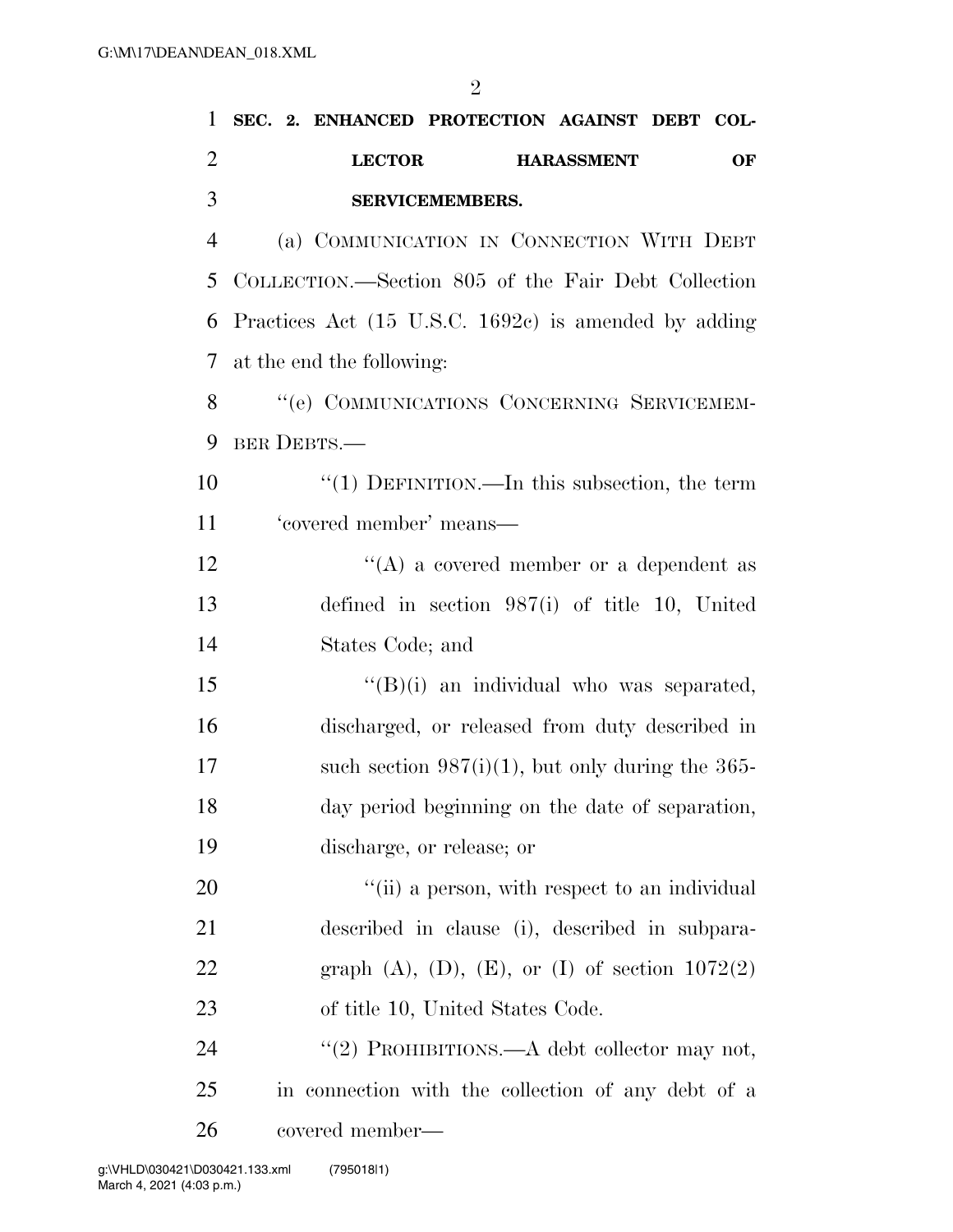3

| $\mathbf{1}$   | $\lq\lq$ threaten to have the covered member              |
|----------------|-----------------------------------------------------------|
| $\overline{2}$ | reduced in rank;                                          |
| 3              | $\lq\lq$ threaten to have the covered mem-                |
| $\overline{4}$ | ber's security clearance revoked; or                      |
| 5              | $\lq\lq$ threaten to have the covered member              |
| 6              | prosecuted under chapter 47 of title 10, United           |
| 7              | States Code (the Uniform Code of Military Jus-            |
| 8              | tice).".                                                  |
| 9              | (b) UNFAIR PRACTICES.—Section 808 of the Fair             |
| 10             | Debt Collection Practices Act (15 U.S.C. 1692f) is amend- |
| 11             | ed by adding at the end the following:                    |
| 12             | $\lq(9)$ The representation to any covered member         |
| 13             | (as defined under section $805(e)(1)$ ) that failure to   |
| 14             | cooperate with a debt collector will result in—           |
| 15             | $\lq\lq$ a reduction in rank of the covered               |
| 16             | member;                                                   |
| 17             | "(B) a revocation of the covered member's                 |
| 18             | security clearance; or                                    |
| 19             | $\cdot\cdot$ (C) prosecution under chapter 47 of title    |
| 20             | 10, United States Code (the Uniform Code of               |
| 21             | Military Justice).".                                      |
| 22             | SEC. 3. GAO STUDY.                                        |
| 23             | The Comptroller General of the United States shall        |
| 24             | conduct a study and submit a report to Congress on the    |
| 25             | impact of this Act on—                                    |